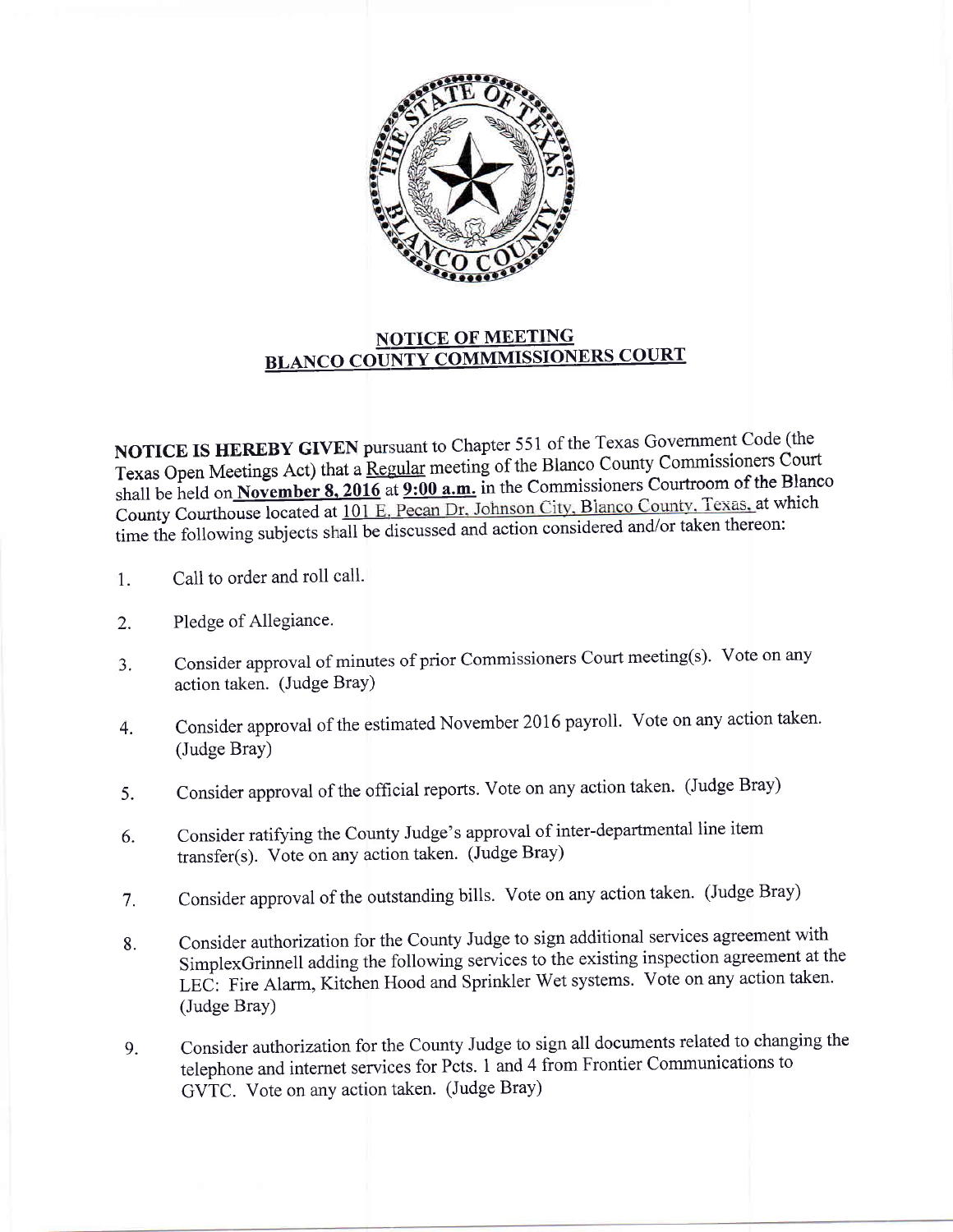- 10. consider report from Susan Hamm on the Texas Housing Foundation. Information item only. (Judge Bray)
- 11. Consider authorization for the County Judge to sign an agreement with Frontier Communications for phone service for the Courthouse/Annex campus. Vote on any action. (Commissioner Sultemeier)
- $12.$ Consider consolidation of individually budgeted phone biils for the Courthouse/Annex campus phones into one line item to be paid out of the non-department budget. Vote on any action taken. (Commissioner Sultemeier)
- 13. Consider authorization for the County Judge to sign a reiease of liability and indemnity agreement with the Johnson city chamber of commerce for the use of the grounds surrounding the County Courthouse and the use of the parking lot behind the Annex. Vote on any action taken. (Judge Bray)
- 14. consider authorization for the county Judge to sign the Hardware support Maintenance with NetData Corporation for the IBM server. Vote on any action taken. (Judge Bay)
- 15. Adjourn.

ovember, 2016 ?- SIGNED this the

Brett Bray, County Judge Blanco Counfy, Texas

## POSTING CERTIFICATE

I, the undersigned, do hereby certify that the above Notice of Meeting, or a true and correct copy thereof, was posted in the Blanco County Courthouse, located at  $101$  E. Pecan Dr in Johnson City, Blanco County, Texas, at a place readily accessible to the public at all times, on this the  $\frac{3}{2}$  day of  $\sqrt{\frac{6}{2}}$   $\sqrt{20}$ ,  $\frac{20}{4}$  at  $\frac{3}{3}$   $\sqrt{20}$ . The in compliance with Chapter 551 of the Texas Government Code.

SIGNED this the 3<sup>cd</sup> day of November, 2016.

Printed Name: M. Kathryn Strickland<br>Title: Administrative Assistant, Blanco Co. Judge